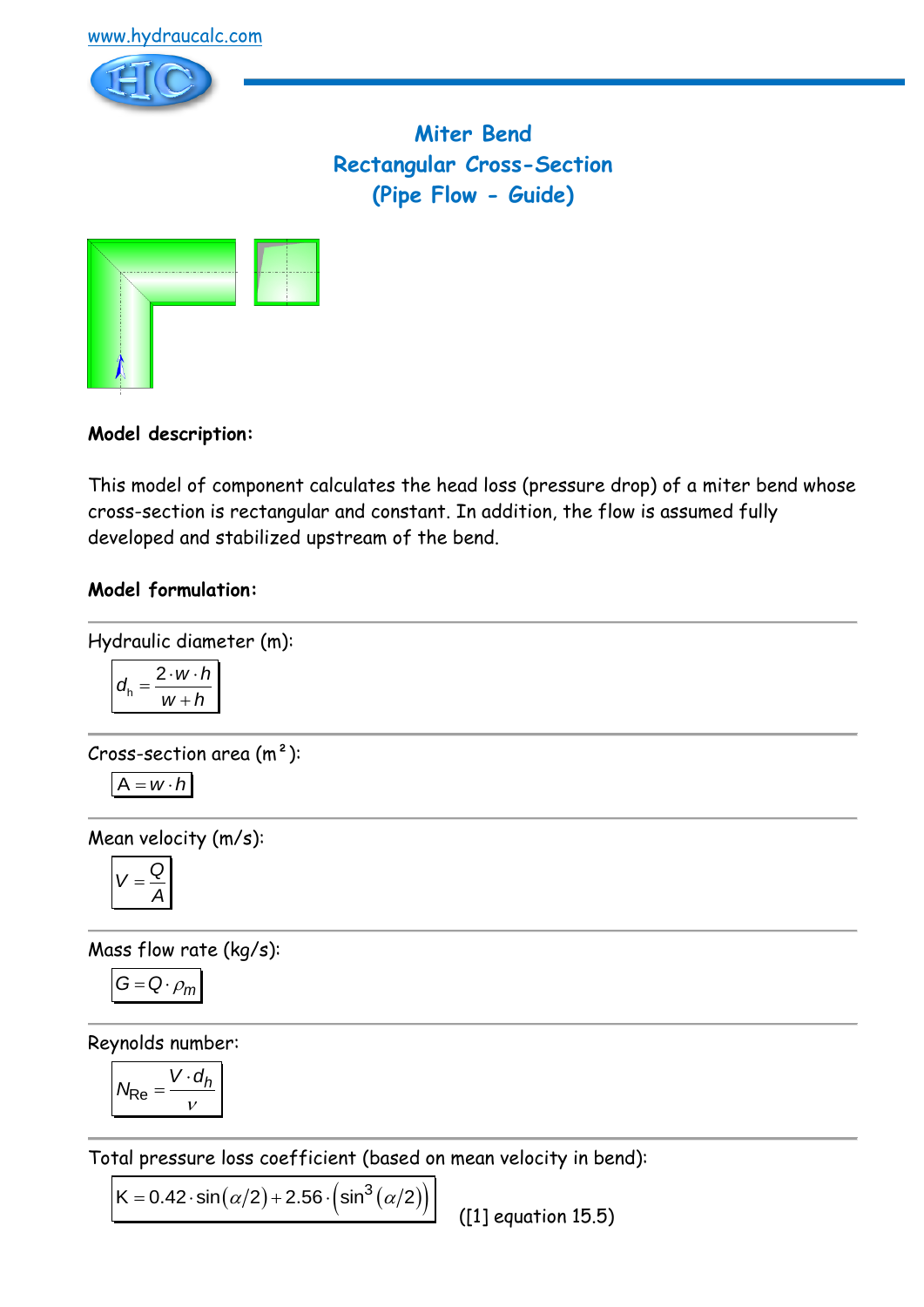

Total pressure loss (Pa):

$$
\Delta P = K \cdot \frac{\rho \cdot V^2}{2}
$$

Total head loss of fluid (m):

$$
\Delta H = K \cdot \frac{V^2}{2 \cdot g} \qquad (1)
$$

([1] equation 3.7)

Hydraulic power loss (W):

$$
Wh = \Delta P \cdot Q
$$

Darcy friction factor:

$$
f = \frac{1}{\left[2 \cdot \log \left(\frac{\varepsilon}{3.7 \cdot d_h} + \frac{2.51}{N_{\text{Re}} \cdot \sqrt{f}}\right)\right]^2}
$$

Colebrook-White equation ([1] equation 3.6)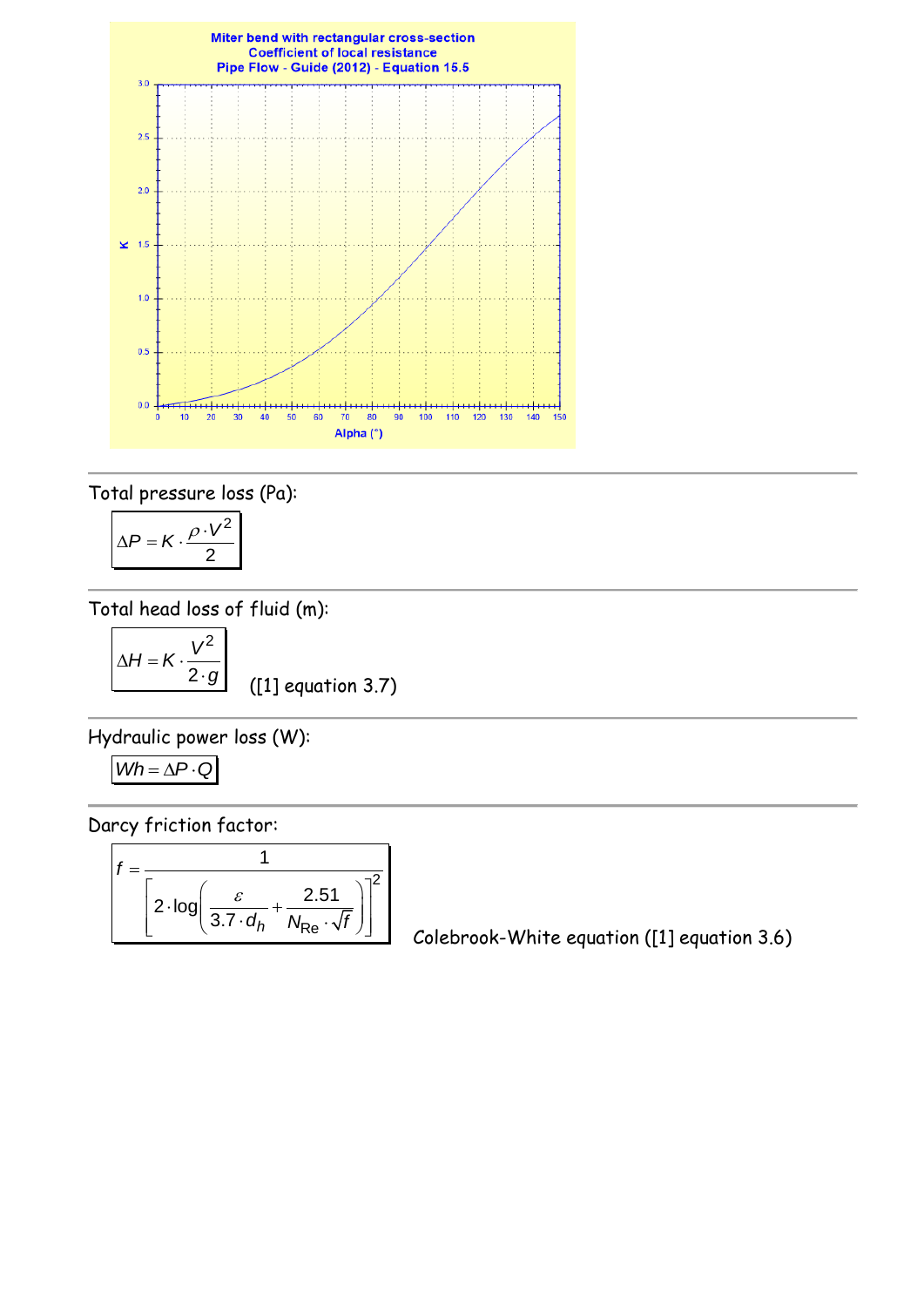

Straight length of equivalent pressure loss (m):

$$
L_{eq} = K \cdot \frac{d_h}{f}
$$

# **Symbols, Definitions, SI Units:**

| W | Rectangular cross-section width (m) |  |  |  |  |
|---|-------------------------------------|--|--|--|--|
|---|-------------------------------------|--|--|--|--|

- h Rectangular cross-section height (m)
- d<sup>h</sup> Bend hydraulic diameter (m)
- $A$  Cross-section area  $(m<sup>2</sup>)$
- $Q$  Volume flow rate  $(m^3/s)$
- V Mean velocity (m/s)
- $\alpha$  Angle (°)
- G Mass flow rate (kg/s)
- NRe Reynolds number ()
- K Total pressure loss coefficient (based on mean velocity in bend) ()
- $\Delta P$  Total pressure loss (Pa)
- $\Delta H$  Total head loss of fluid (m)
- Wh Hydraulic power loss (W)
- f Darcy friction coefficient ()
- Leq Straight length of equivalent pressure loss (m)
- $p_m$  Fluid density (kg/m<sup>3</sup>)
- $v$  Fluid kinematic viscosity  $(m^2/s)$
- g Gravitational acceleration (m/s²)

### **Validity range:**

- turbulent flow regime ( $N_{Re} \ge 10^4$ )
- stabilized flow upstream of the bend